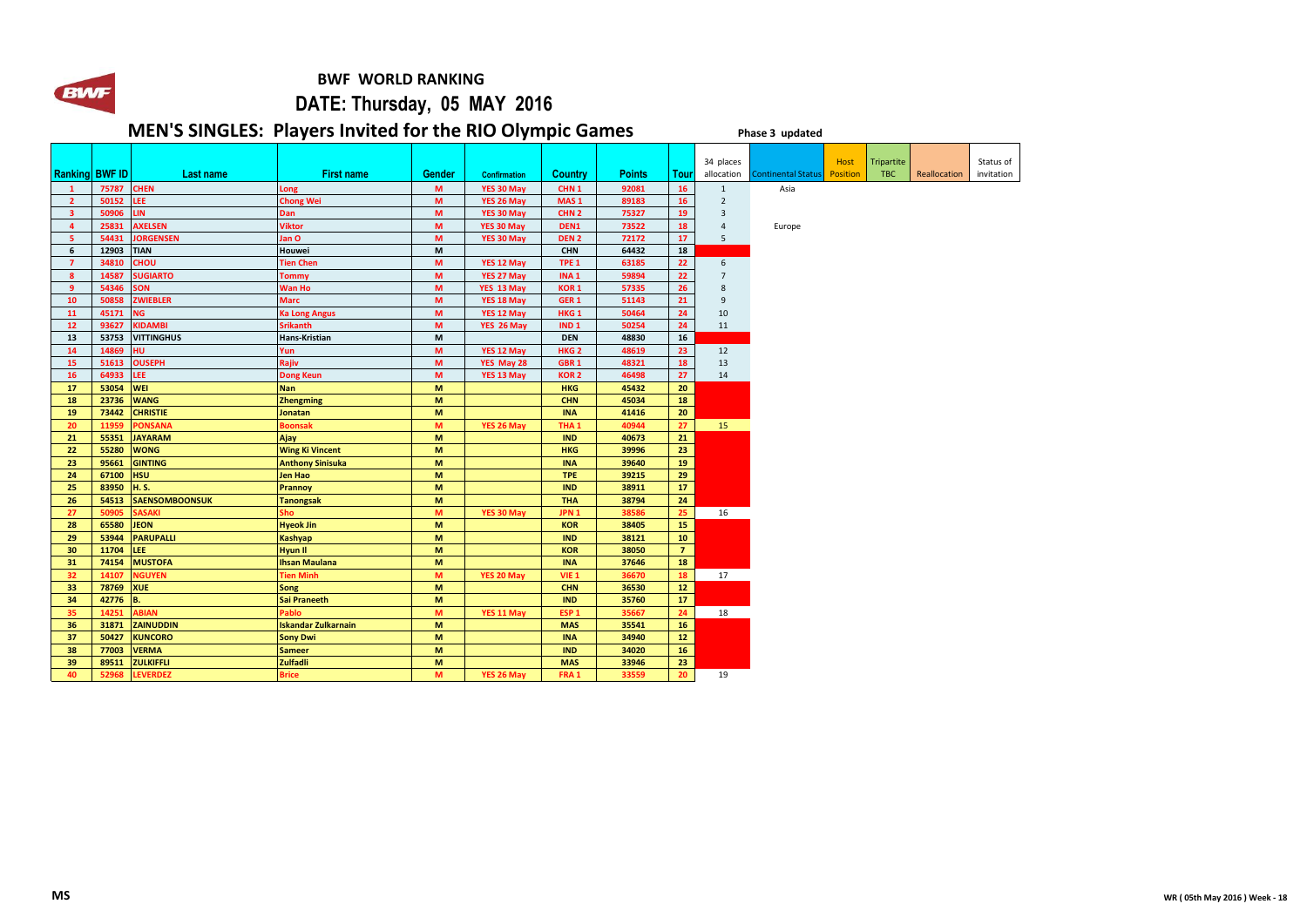| 41 | 87375 | <b>WANG</b>         | <b>Tzu Wei</b>         | M                                                                                                          |                        | <b>TPE</b>       | 32361 | 20              |    |                      |     |          |             |                             |
|----|-------|---------------------|------------------------|------------------------------------------------------------------------------------------------------------|------------------------|------------------|-------|-----------------|----|----------------------|-----|----------|-------------|-----------------------------|
| 42 | 51531 | <b>MUST</b>         | Raul                   | M                                                                                                          | <b>YES 9 May</b>       | EST <sub>1</sub> | 32193 | 19              | 20 |                      |     |          |             |                             |
| 43 | 85394 | <b>NISHIMOTO</b>    | Kenta                  | M                                                                                                          |                        | <b>JPN</b>       | 32003 | 16              |    |                      |     |          |             |                             |
| 44 | 47181 | <b>UEDA</b>         | <b>Takuma</b>          | M                                                                                                          |                        | <b>JPN</b>       | 31746 | 21              |    |                      |     |          |             |                             |
| 45 | 57945 | <b>SHI</b>          | Yuqi                   | M                                                                                                          |                        | <b>CHN</b>       | 30345 | 11              |    |                      |     |          |             |                             |
| 46 | 66990 | <b>RUMBAKA</b>      | <b>Dionysius Hayom</b> | M                                                                                                          |                        | <b>INA</b>       | 30020 | 9               |    |                      |     |          |             |                             |
| 47 | 83122 | <b>HOLST</b>        | Emil                   | M                                                                                                          |                        | <b>DEN</b>       | 29360 | 17              |    |                      |     |          |             |                             |
| 48 | 54897 | <b>CORDON</b>       | <b>Cevin</b>           | $\mathbf M$                                                                                                | YES 26 May             | <b>GUA1</b>      | 29111 | 14              | 21 | Pan Am               |     |          |             |                             |
| 49 | 52325 | HURSKAINEN          | Henri                  | M                                                                                                          | YES 31 May             | SWE <sub>1</sub> | 28690 | 19              | 22 |                      |     |          |             |                             |
| 50 | 76106 | <b>SOO</b>          | <b>Teck Zhi</b>        | M                                                                                                          |                        | <b>MAS</b>       | 27844 | 14              |    |                      |     |          |             |                             |
| 51 | 51690 | <b>TAN</b>          | Yuhan                  | M                                                                                                          | YES 24 May             | BEL <sub>1</sub> | 27728 | 24              | 23 |                      |     |          |             |                             |
| 52 | 51682 | <b>MALKOV</b>       | Vladimir               | M                                                                                                          | YES 27 May             | <b>RUS1</b>      | 27718 | 23              | 24 |                      |     |          |             |                             |
| 53 | 78828 | <b>QIAO</b>         | <b>Bin</b>             | M                                                                                                          |                        | <b>CHN</b>       | 27428 | 10              |    |                      |     |          |             |                             |
| 54 | 71261 | <b>HUANG</b>        | Yuxiang                | M                                                                                                          |                        | <b>CHN</b>       | 27000 | 11              |    |                      |     |          |             |                             |
| 55 | 91554 | <b>ANTONSEN</b>     | <b>Anders</b>          | M                                                                                                          |                        | <b>DEN</b>       | 26854 | 9               |    |                      |     |          |             |                             |
| 56 | 48962 | <b>DZIOLKO</b>      | <b>Adrian</b>          | M                                                                                                          | YES 31 May             | POL <sub>1</sub> | 26814 | 26              | 25 |                      |     |          |             |                             |
| 57 | 92593 | <b>GOH</b>          | <b>Soon Huat</b>       | M                                                                                                          |                        | <b>MAS</b>       | 25960 | 15              |    |                      |     |          |             |                             |
| 58 | 52953 | <b>ILBERMAN</b>     | Misha                  | M                                                                                                          | YES 9 May              | ISR <sub>1</sub> | 25878 | 30              | 26 |                      |     |          |             |                             |
| 59 | 52364 | <b>SUERRERO</b>     | <b>Osleni</b>          | M                                                                                                          | YES 27 May             | CUB <sub>1</sub> | 25610 | 18              | 27 |                      |     |          |             |                             |
| 60 | 96429 | <b>OLIVEIRA</b>     | Ygor Coelho de         | M                                                                                                          | YES 11 May             | BRA 1            | 25559 | 19              | 28 |                      | N/A |          |             |                             |
| 61 | 15241 | <b>EVANS</b>        | <b>scott</b>           | M                                                                                                          | YES 28 May             | <b>IRL 1</b>     | 25155 | 14              | 29 |                      |     |          |             |                             |
| 62 | 20301 | POCHTAREV           | Artem                  | M                                                                                                          | YES 27 May             | UKR <sub>1</sub> | 24900 | 26              | 30 |                      |     |          |             |                             |
| 63 | 52701 | <b>WONG</b>         | Zi Liang Derek         | M                                                                                                          | YES 27 May             | <b>SIN 1</b>     | 24371 | 19              | 31 |                      |     |          |             |                             |
| 64 | 46776 | <b>HU</b>           | <b>Howard</b>          | M                                                                                                          | YES 22 May             | USA <sub>1</sub> | 24260 | 31              | 32 |                      |     |          |             |                             |
| 65 | 57034 | <b>MARTINS</b>      | Pedro                  | M                                                                                                          | YES 27 May             | POR <sub>1</sub> | 24230 | 24              |    |                      |     | $\alpha$ |             | Reallocated from host place |
| 66 | 70937 | <b>FLADBERG</b>     | <b>Rasmus</b>          | M                                                                                                          |                        | <b>DEN</b>       | 24150 | 18              |    |                      |     |          |             |                             |
| 67 | 52030 | <b>CHONG</b>        | <b>Wei Feng</b>        | M                                                                                                          |                        | <b>MAS</b>       | 23970 | 16              |    |                      |     |          |             |                             |
| 68 | 54459 | <b>OBERNOSTERER</b> | <b>David</b>           | M                                                                                                          | <b>YES 9 May</b>       | AUT <sub>1</sub> | 23544 | 26              |    |                      |     |          |             |                             |
| 69 | 38500 | <b>ROUXEL</b>       | <b>Thomas</b>          | M                                                                                                          |                        | <b>FRA</b>       | 23457 | 22              |    |                      |     |          |             |                             |
| 70 | 42227 | <b>SIUFFRE</b>      | <b>Martin</b>          | M                                                                                                          | Yes 15 May             | CAN 1*           | 23440 | 23              |    |                      |     | $\Omega$ | Conditional | Reallocation position       |
| 71 | 54439 | <b>ZAVADSKY</b>     | <b>Dmytro</b>          | M                                                                                                          |                        | <b>UKR</b>       | 23382 | 24              |    |                      |     |          |             |                             |
| 72 | 15585 | <b>COUKAL</b>       | Petr                   | $\mathsf{M}% _{T}=\mathsf{M}_{T}\!\left( a,b\right) ,\ \mathsf{M}_{T}=\mathsf{M}_{T}\!\left( a,b\right) ,$ | Yes 10 May             | $CZE$ 1*         | 22756 | 32 <sub>2</sub> |    |                      |     | Q        | Conditional | Reallocation position       |
| 73 | 96461 | <b>NUNOZ</b>        | Lino                   | M                                                                                                          | <b>Invited 22 June</b> | $MEX 1*$         | 22737 | 26              |    |                      |     | $\Omega$ | Conditional | Reallocation position       |
| 74 | 15453 | <b>LANG</b>         | Ville                  | $\mathsf{M}\xspace$                                                                                        |                        | FIN <sub>1</sub> | 22605 | 19              |    |                      |     |          |             |                             |
| 75 | 95385 | LUDIK               | <b>Milan</b>           | M                                                                                                          |                        | <b>CZE</b>       | 22518 | 25              |    |                      |     |          |             |                             |
| 76 | 56274 | <b>WRABER</b>       | Luka                   | M                                                                                                          |                        | <b>AUT</b>       | 22108 | 29              |    |                      |     |          |             |                             |
| 77 | 57823 | <b>TSUNEYAMA</b>    | Kanta                  | M                                                                                                          |                        | <b>JPN</b>       | 21970 | 12              |    |                      |     |          |             |                             |
|    |       |                     |                        |                                                                                                            |                        |                  |       |                 |    |                      |     |          |             |                             |
|    |       |                     |                        |                                                                                                            |                        |                  |       |                 |    | Africa - Continental |     |          |             |                             |
| 78 | 38907 | <b>MALIEKAL</b>     | <b>Jacob</b>           | M                                                                                                          | YES 28 May             | RSA <sub>1</sub> | 21832 | 25              | 33 | Qualification        |     |          |             |                             |
| 79 | 89416 | <b>CORVEE</b>       | Lucas                  | M                                                                                                          |                        | <b>FRA</b>       | 21705 | 18              |    |                      |     |          |             |                             |
| 80 | 87117 | <b>SOONG</b>        | Joo Ven                | M                                                                                                          |                        | <b>MAS</b>       | 21661 | 15              |    |                      |     |          |             |                             |
| 81 | 89506 | <b>CLAERBOUT</b>    | Lucas                  | M                                                                                                          |                        | <b>FRA</b>       | 21094 | 18              |    |                      |     |          |             |                             |
| 82 | 51598 | <b>PAWAR</b>        | Anand                  | M                                                                                                          |                        | <b>IND</b>       | 21070 | 14              |    |                      |     |          |             |                             |
| 83 | 91280 | <b>SAKAI</b>        | <b>Kazumasa</b>        | M                                                                                                          |                        | <b>JPN</b>       | 21070 | 10 <sup>°</sup> |    |                      |     |          |             |                             |
| 84 | 68718 | <b>HEO</b>          | <b>Kwang Hee</b>       | M                                                                                                          |                        | <b>KOR</b>       | 20569 | 11              |    |                      |     |          |             |                             |
| 85 | 52645 | <b>EKIRING</b>      | <b>Edwin</b>           | M                                                                                                          |                        | UGA <sub>1</sub> | 20330 | 23              |    |                      |     |          |             |                             |
| 86 | 54234 | <b>ADE CHANDRA</b>  | <b>Indra Bagus</b>     | M                                                                                                          | not eligible           | <b>ITA</b>       | 20110 | $12$            |    |                      |     |          |             |                             |
| 87 | 83303 | <b>GUO</b>          | Kai                    | M                                                                                                          |                        | <b>CHN</b>       | 19670 | 9 <sup>°</sup>  |    |                      |     |          |             |                             |
| 88 | 60178 | <b>SEGUIN</b>       | <b>Bjorn</b>           | M                                                                                                          |                        | <b>USA</b>       | 19537 | 24              |    |                      |     |          |             |                             |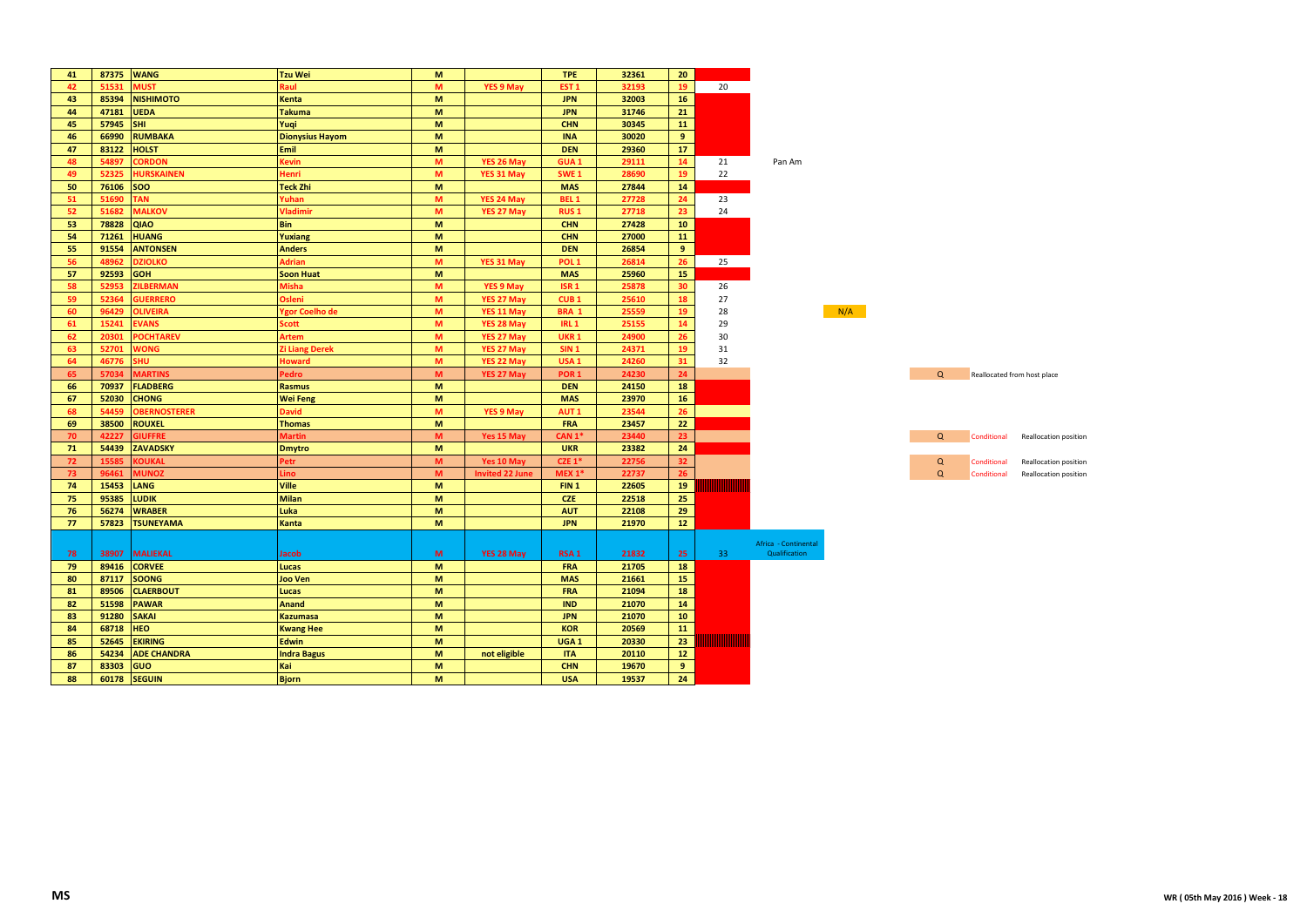| 89  |          | 32722 R.M.V.        | <b>Gurusaidutt</b>   | M |                       | <b>IND</b>       | 19410 | 12             |      |                       |
|-----|----------|---------------------|----------------------|---|-----------------------|------------------|-------|----------------|------|-----------------------|
| 90  | 13460    | <b>NAVICKAS</b>     | <b>Kestutis</b>      | M |                       | LTU <sub>1</sub> | 19402 | 27             |      |                       |
| 91  | 80800    | <b>THONGNUAM</b>    | <b>Pannawit</b>      | M |                       | <b>THA</b>       | 19380 | 14             |      |                       |
| 92  | 93101    | <b>CASTILLO</b>     | Job                  | M |                       | <b>MEX</b>       | 19349 | 26             |      |                       |
| 93  | 51886    | <b>DOMKE</b>        | <b>Dieter</b>        | M |                       | <b>GER</b>       | 19340 | 13             |      |                       |
| 94  | 54432    | <b>VELAZQUEZ</b>    | <b>Ernesto</b>       | M |                       | <b>ESP</b>       | 19339 | 10             |      |                       |
| 95  | 15286    | <b>MADDALONI</b>    | <b>Rosario</b>       | M |                       | ITA <sub>1</sub> | 19268 | 28             |      |                       |
| 96  | 14004    | <b>KARUNARATNE</b>  | <b>Niluka</b>        | M |                       | <b>SRI 1</b>     | 19260 | 17             |      |                       |
| 97  | 61799    | <b>TAKESHITA</b>    | <b>Riichi</b>        | M |                       | <b>JPN</b>       | 19210 | 11             |      |                       |
| 98  | 29449    | <b>PHETPRADAB</b>   | <b>Khosit</b>        | M |                       | <b>THA</b>       | 19198 | 10             |      |                       |
| 99  | 88523    | <b>PENTY</b>        | <b>Toby</b>          | M |                       | <b>ENG</b>       | 19046 | 13             |      |                       |
| 100 | 51053    | <b>PERSSON</b>      | <b>Joachim</b>       | M |                       | <b>DEN</b>       | 19030 | 16             |      |                       |
| 101 | 54484    | <b>HEINO</b>        | Eetu                 | M |                       | <b>FIN</b>       | 18885 | 24             |      |                       |
| 102 | 20711    | <b>MYHRE</b>        | <b>Marius</b>        | M |                       | NOR <sub>1</sub> | 18579 | 27             |      |                       |
| 103 | 53381    | <b>ROGALSKI</b>     | <b>Michal</b>        | M |                       | POL.             | 18508 | 24             |      |                       |
| 104 | 58500    | <b>LIN</b>          | Guipu                | M |                       | <b>CHN</b>       | 18340 | $\overline{7}$ |      |                       |
| 105 | 85472    | <b>DANI</b>         | <b>Harsheel</b>      | M |                       | <b>IND</b>       | 18140 | 11             |      |                       |
| 106 | 61797    | <b>KHOLIK</b>       | <b>Firman Abdul</b>  | M |                       | <b>INA</b>       | 18121 | 13             |      |                       |
| 107 | 53825    | <b>LIND THOMSEN</b> | <b>Christian</b>     | M |                       | <b>DEN</b>       | 17830 | 15             |      |                       |
| 108 | 91665    | <b>LIN</b>          | <b>Yu Hsien</b>      | M |                       | <b>TPE</b>       | 17745 | 12             |      |                       |
| 109 | 97943    | <b>GARRIDO</b>      | <b>Luis Ramon</b>    | M |                       | <b>MEX</b>       | 17397 | 20             |      |                       |
| 110 | 48202    | <b>FRANSMAN</b>     | <b>Nick</b>          | M |                       | NED <sub>1</sub> | 17300 | 15             |      |                       |
| 111 | 62506    | <b>PAIOLA</b>       | <b>Daniel</b>        | M |                       | <b>BRA</b>       | 17235 | 16             |      |                       |
| 112 | 96545    | <b>BRUUN</b>        | <b>Kim</b>           | M |                       | <b>DEN</b>       | 17160 | 14             |      |                       |
| 113 | 25625    | <b>MOREELS</b>      | <b>Maxime</b>        | M |                       | <b>BEL</b>       | 17002 | 23             |      |                       |
| 114 | 67656    | <b>BORG</b>         | <b>Mattias</b>       | M |                       | <b>SWE</b>       | 16916 | 17             |      |                       |
| 115 | 53872    | <b>UTROSA</b>       | <b>Iztok</b>         | M |                       | SLO <sub>1</sub> | 16320 | 22             |      |                       |
| 116 | 77437    | <b>PANGISTHU</b>    | <b>Muhammad Bayu</b> | M |                       | <b>INA</b>       | 16130 | $12$           |      |                       |
| 117 | 67795    | <b>MARTEEN</b>      | <b>Andre</b>         | M |                       | <b>INA</b>       | 16100 | 15             |      |                       |
| 118 | 54204    | <b>MERRILEES</b>    | <b>Kieran</b>        | M |                       | sco              | 16083 | 10             |      |                       |
| 119 | 52229    | <b>KARUNARATNA</b>  | <b>Dinuka</b>        | M |                       | SRI              | 15970 | $12$           |      |                       |
| 120 | 10565    | <b>FROHLICH</b>     | Jan                  | M |                       | <b>CZE</b>       | 15559 | 21             |      |                       |
| 121 | 88679    | <b>MEIJS</b>        | Erik                 | M |                       | <b>NED</b>       | 15340 | 19             |      |                       |
| 122 | 73532    | <b>TJONG</b>        | <b>Alex Yuwan</b>    | M |                       | <b>BRA</b>       | 15150 | 18             |      |                       |
| 123 | 92655    | <b>KOLJONEN</b>     | Kalle                | M |                       | <b>FIN</b>       | 15058 | 23             |      |                       |
| 124 | 52867    | <b>TAN</b>          | <b>Chun Seang</b>    | M |                       | <b>MAS</b>       | 14940 | 9              |      |                       |
| 125 | 52250    | <b>DURKINJAK</b>    | Zvonimir             | M |                       | CRO <sub>1</sub> | 14519 | 13             |      |                       |
| 126 | 90842    | <b>PARSONS</b>      | <b>Sam</b>           | M |                       | <b>ENG</b>       | 14329 | 21             |      |                       |
| 127 | 15085    | <b>KISYOV</b>       | <b>Blagovest</b>     | M |                       | <b>BUL1</b>      | 14092 | 20             |      |                       |
| 128 | 86149    | <b>HADMADI</b>      | <b>Fikri Ihsandi</b> | M |                       | <b>INA</b>       | 14090 | 11             |      |                       |
| 129 | 98574    | ZHU                 | <b>Siyuan</b>        | M |                       | <b>CHN</b>       | 13970 | $\overline{7}$ |      |                       |
| 130 | 95196    | <b>VURAL</b>        | <b>Emre</b>          | M |                       | TUR <sub>1</sub> | 13870 | 13             |      |                       |
| 131 | 76115    | <b>LOH</b>          | <b>Kean Yew</b>      | M |                       | <b>SIN</b>       | 13649 | 12             |      |                       |
| 132 | 42726    | <b>LEHIKOINEN</b>   | <b>Kasper</b>        | M |                       | <b>FIN</b>       | 13360 | 18             |      |                       |
| 133 | 74872    | <b>PONGNAIRAT</b>   | <b>Sattawat</b>      | M |                       | <b>USA</b>       | 13339 | 14             |      |                       |
|     |          |                     |                      |   |                       |                  |       |                |      |                       |
|     |          |                     |                      |   |                       |                  |       |                |      | Oceania - Continental |
| 134 | 20295    | <b>GOBINATHAN</b>   | <b>Ashwant</b>       | M | <b>Decline 7 June</b> | AUS <sub>1</sub> | 13150 | 10             | NIL. | Qualification         |
| 96  | 14004    | <b>KARUNARATNE</b>  | <b>Niluka</b>        | M | YES 24 May            | <b>SRI 1</b>     | 19260 | 17             |      |                       |
| 284 | 78198    | <b>OPTI</b>         | <b>Soren</b>         | M | YES 18 May            | <b>SUR</b>       | 4920  | 6              |      |                       |
| 407 | 53615 YU |                     | Jaspar Woon Chai     | M | YES 22 May            | <b>BRU</b>       | 2550  | 8              |      |                       |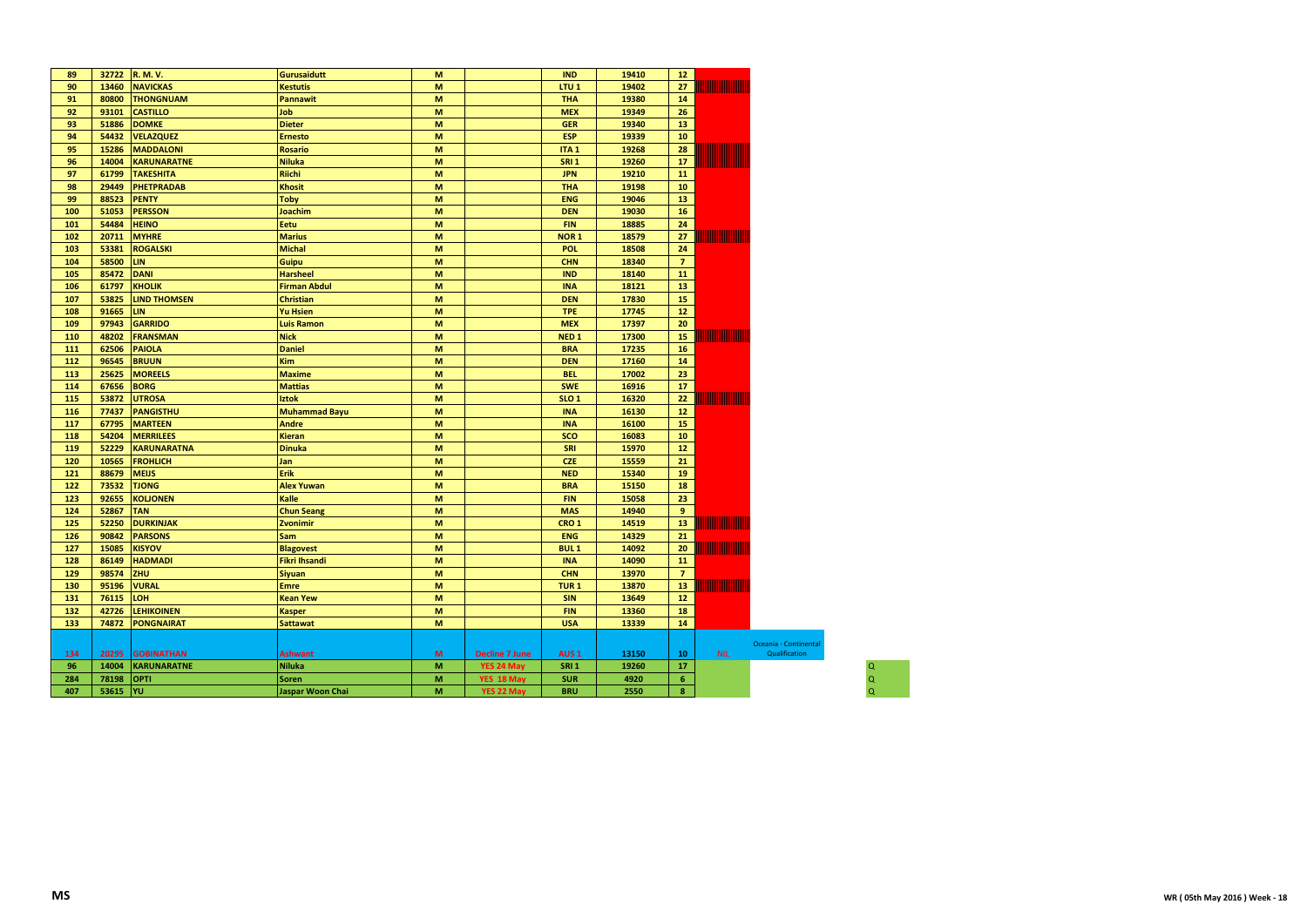| 135        | 54314 | <b>GRECO</b>         | Giovanni            | M | <b>ITA</b>               | 12990      | 18             |  |
|------------|-------|----------------------|---------------------|---|--------------------------|------------|----------------|--|
| 136        | 52290 | <b>ATRASHCHENKOV</b> | <b>Valeriy</b>      | M | <b>UKR</b>               | 12752      | 11             |  |
| 137        | 20808 | <b>SCHAEFER</b>      | Kai                 | M | <b>GER</b>               | 12596      | 16             |  |
| 138        | 37669 | <b>RASMUSSEN</b>     | <b>Steffen</b>      | M | <b>DEN</b>               | 12570      | 13             |  |
| 139        | 60967 | <b>DEY</b>           | <b>Subhankar</b>    | M | <b>IND</b>               | 12570      | 9              |  |
| 140        | 32326 | <b>PRATAMA</b>       | Adi                 | M | <b>INA</b>               | 12480      | 13             |  |
| 141        | 64936 | <b>WALKER</b>        | <b>Rhys</b>         | M | <b>ENG</b>               | 12360      | 16             |  |
| 142        | 76973 | <b>CALIOUW</b>       | <b>Mark</b>         | M | <b>NED</b>               | 12276      | 13             |  |
| 143        | 79391 | <b>ROJ</b>           | Alen                | M | <b>SLO</b>               | 12179      | 18             |  |
| 144        | 99280 | <b>PRASETYO</b>      | <b>Wisnu Yuli</b>   | M | <b>INA</b>               | 12110      | 9              |  |
| 145        | 51599 | <b>SANTOSO</b>       | Simon               | M | <b>INA</b>               | 12050      | 6              |  |
| 146        | 86104 | LOW                  | <b>Pit Seng</b>     | M | <b>AUS</b>               | 12050      | 21             |  |
| 147        | 92508 | <b>WANGCHAROEN</b>   | Kantaphon           | M | <b>THA</b>               | 11900      | 8              |  |
| 148        | 77085 | <b>SCHAENZLER</b>    | Lars                | M | <b>GER</b>               | 11836      | 15             |  |
| 149        | 81860 | <b>MESSERSCHMIDT</b> | <b>Rasmus</b>       | M | <b>DEN</b>               | 11830      | 11             |  |
| 150        | 60783 | <b>YARTSEV</b>       | <b>Anatoliy</b>     | M | <b>RUS</b>               | 11817      | 9              |  |
| 151        | 24470 | ESKANDARI            | Vatannejad-Soroush  | M | IRI                      | 11760      | 14             |  |
| 152        | 60413 | <b>MEGANANDA</b>     | <b>Reksy Aureza</b> | M | <b>INA</b>               | 11730      | 10             |  |
| 153        | 93857 | LIM                  | Chi Wing            | M | <b>MAS</b>               | 11550      | 9              |  |
| 154        | 57555 | <b>CHENG</b>         | Po Wei              | M | <b>TPE</b>               | 11530      | 6              |  |
| 155        | 50266 | <b>HLINICAN</b>      | Matej               | M | <b>SVK</b>               | 11499      | 20             |  |
| 156        | 52738 | <b>TEDJONO</b>       | Andre Kurniawan     | M | <b>INA</b>               | 11490      | 11             |  |
| 157        | 85430 | <b>WESTERBACK</b>    | Mikael              | M | <b>SWE</b>               | 11324.9    | 14             |  |
|            | 52864 | LIEW                 | Daren               |   |                          |            | 8              |  |
| 158<br>159 | 55330 | <b>VICEN</b>         | Jarolim             | M | <b>MAS</b><br><b>SVK</b> | 11190      | 17             |  |
|            |       |                      |                     | M |                          | 10970      |                |  |
| 160        | 60649 | <b>JOSHI</b>         | Aditya              | M | <b>IND</b>               | 10970      | 9              |  |
| 161        | 64561 | <b>TANG</b>          | Nathan              | M | <b>AUS</b>               | 10950      | 8              |  |
| 162        | 80660 | <b>EL KHATEEB</b>    | Ali Ahmed           | M | EGY                      | 10934.25   | 22             |  |
| 163        | 91254 | LU                   | <b>Chia Hung</b>    | M | <b>TPE</b>               | 10890      | 6              |  |
| 164        | 64155 | ZULKIFFLI            | Zulhelmi            | M | MAS                      | 10790      | 13             |  |
| 165        | 76185 | <b>SHIMONO</b>       | Hashiru             | M | <b>JPN</b>               | 10700      | 6              |  |
| 166        | 53131 | <b>ABDUL LATIF</b>   | <b>Mohamad Arif</b> | M | <b>MAS</b>               | 10650      | 11             |  |
| 167        | 83243 | <b>JAISWAL</b>       | Shreyansh           | M | <b>IND</b>               | 10570      | 9              |  |
|            |       |                      |                     |   |                          |            |                |  |
| 168        | 79695 | <b>CHONG</b>         | Yee Han             | M | <b>MAS</b>               | 10480      | 9              |  |
| 169        | 66321 | LEELAVECHABUTR       | Kantawat            | M | THA                      | 10440      | 8              |  |
| 170        | 58754 | JOE                  | Anthony             | M | <b>AUS</b>               | 10438.6    | 14             |  |
| 171        | 66513 | <b>SEO</b>           | <b>Seung Jae</b>    | M | <b>KOR</b>               | 10340      | $\overline{7}$ |  |
| 172        | 93127 | SAVATYUGIN           | Artyom              | M | <b>UZB</b>               | 10260      | 20             |  |
| 173        | 81606 | VIJAYANATH           | Prakash             | M | <b>RSA</b>               | 10255.7778 | 9              |  |
| 174        | 79109 | LANE                 | Alex                | M | <b>ENG</b>               | 10120      | 9              |  |
| 175        | 67096 | SHIH                 | Kuei Chun           | M | <b>TPE</b>               | 10070      | 8              |  |
| 176        | 29498 | <b>HENRY</b>         | Gareth              | M | JAM                      | 10050      | q              |  |
| 177        | 69537 | LIU                  | Wei Chi             | M | <b>TPE</b>               | 9950       | 12             |  |
| 178        | 83131 | <b>KAISTI</b>        | Anton               | M | <b>FIN</b>               | 9908       | 18             |  |
| 179        | 78464 | <b>VATTANIRAPPEL</b> | Vilson              | M | <b>AUT</b>               | 9760.7     | 14             |  |
| 180        | 25925 | <b>VARMA</b>         | Sourabh             | M | <b>IND</b>               | 9730       | 5              |  |
| 181        | 77848 | CHI                  | Yu Jen              | M | <b>TPE</b>               | 9670       | 7              |  |
| 182        | 93878 | <b>SIRANT</b>        | Sergey              | M | <b>RUS</b>               | 9596.2819  | 10             |  |
| 183        | 59420 | <b>SVENDSEN</b>      | Victor              | M | <b>DEN</b>               | 9490       | 9              |  |
| 184        | 95512 | <b>JOSHI</b>         | Pratul              | M | <b>IND</b>               | 9470       | 6              |  |
| 185        | 82670 | <b>DHARMAMER</b>     | Kaushal             | M | <b>IND</b>               | 9400       | 10             |  |
| 186        | 84815 | WEISSKIRCHEN         | Max                 | M | GER                      | 9340       | ${\bf 10}$     |  |
| 187        | 72027 | <b>HSU</b>           | Jui Ting            | M | <b>TPE</b>               | 9190       | 7              |  |
| 188        | 69546 | <b>EVERT</b>         | <b>SUKAMTA</b>      | M | <b>INA</b>               | 9150       | 9              |  |
| 189        | 81887 | <b>RHUSTAVITO</b>    | <b>Shesar Hiren</b> | M | <b>INA</b>               | 9140       | 6              |  |
| 190        | 37432 | <b>DUBOWSKI</b>      | <b>Mateusz</b>      | M | <b>POL</b>               | 9085.3     | 18             |  |
| 191        | 98896 | <b>HAMEK</b>         | Adel                | M | <b>ALG</b>               | 8987.2     | 11             |  |
| 192        | 62711 | <b>CARDER</b>        | <b>Matthew</b>      | M | sco                      | 8896.5     | 11             |  |
| 193        | 88065 | <b>ALMER</b>         | <b>Matthias</b>     | M | <b>AUT</b>               | 8809.029   | 8              |  |
| 194        | 76170 | <b>KHANJANI</b>      | Farzin              | M | IRI                      | 8770       | 14             |  |
| 195        | 66431 | <b>HERNANDEZ</b>     | Arturo              | M | <b>MEX</b>               | 8758.5     | 13             |  |
| 196        | 55949 | <b>SALAH</b>         | Ahmed               | M | EGY                      | 8676.3872  | 10             |  |
| 197        | 98118 | <b>GUNNARSSON</b>    | Kari                | M | <b>ISL</b>               | 8663.7967  | 13             |  |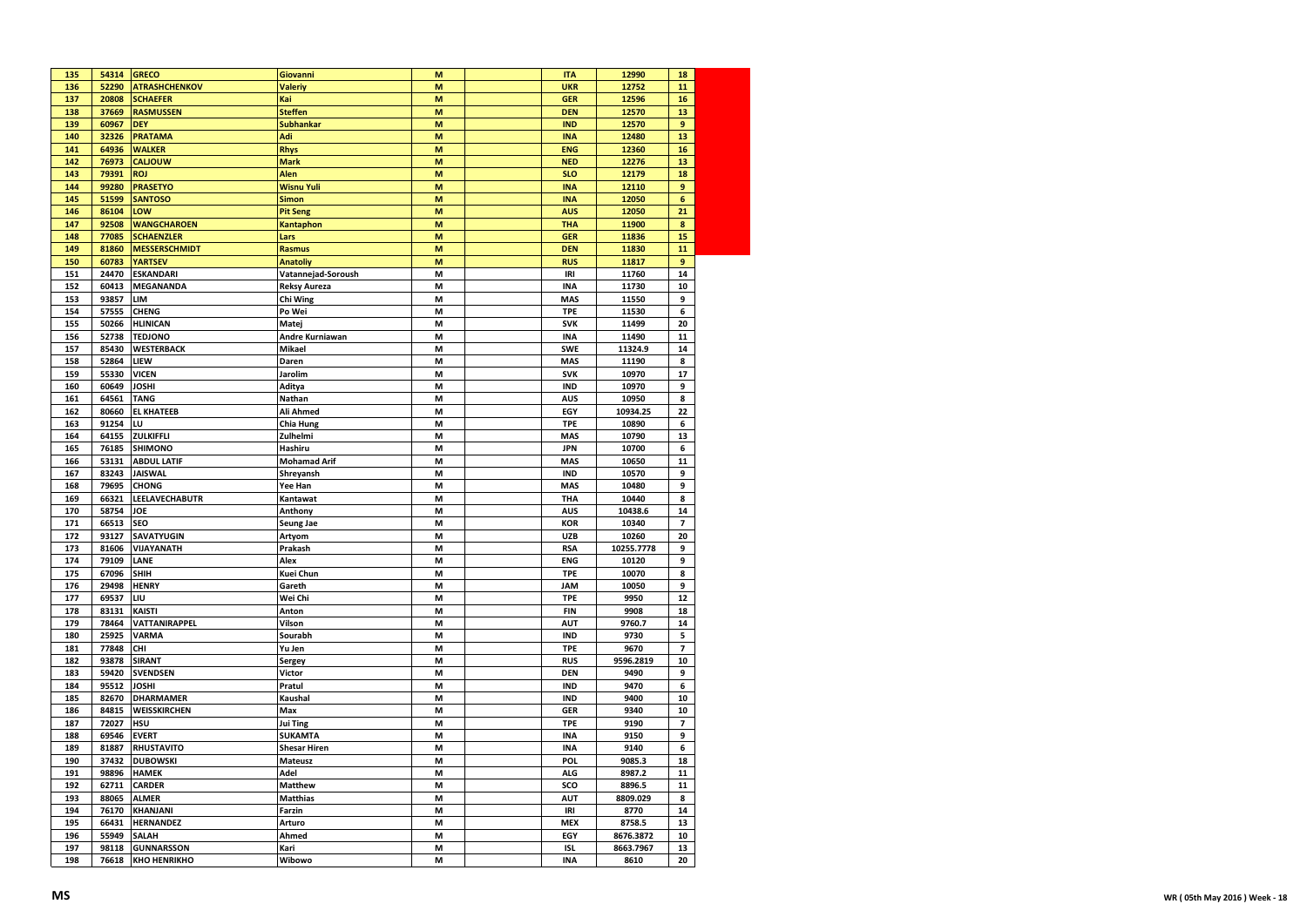| 199 | 88856 HEINO |                    | likka                     | M |                        | FIN        | 8540      | 11                      |            |               |
|-----|-------------|--------------------|---------------------------|---|------------------------|------------|-----------|-------------------------|------------|---------------|
| 200 | 77315       | <b>NAMKUL</b>      | Adulrach                  | M |                        | THA        | 8435      | 8                       |            |               |
| 201 | 89988       | D'SOUZA            | Andrew                    | M |                        | CAN        | 8372.7126 | $\overline{4}$          |            |               |
| 202 | 39748       | LIN                | Chia Hsuan                | M |                        | <b>TPE</b> | 8280      | 10                      |            |               |
| 203 | 62470       | <b>AARNIO</b>      | Henri                     | M |                        | <b>FIN</b> | 8220      | 15                      |            |               |
| 204 | 72548       | <b>SESALAN</b>     | Enis                      | M |                        | <b>TUR</b> | 8170      | 13                      |            |               |
| 205 | 15591       | <b>JAVIER</b>      | Nelson                    | M |                        | <b>DOM</b> | 8170      | 8                       |            |               |
| 206 | 58996       | <b>KAEMNITZ</b>    | Patrick                   | M |                        | <b>GER</b> | 8020      | 15                      |            |               |
| 207 | 94321       | <b>QUACH</b>       | Flemming                  | M |                        | <b>DEN</b> | 7940      | 7                       |            |               |
| 208 | 87628       | PHAM               | Cao Cuong                 | M |                        | VIE        | 7906.5    | 8                       |            |               |
| 209 | 56755       | <b>KRAUSZ</b>      |                           | M |                        | HUN        | 7890.2    | 16                      |            |               |
|     |             |                    | Gergely                   |   |                        |            |           |                         |            |               |
| 210 | 13654       | CABRERA            | William                   | M |                        | DOM        | 7850      | 9                       |            |               |
| 211 | 80148       | ZORLU              | Sinan                     | M |                        | <b>TUR</b> | 7790      | ${\bf 10}$              |            |               |
| 212 | 88613       | DELLENBACH         | Rudolf                    | M |                        | <b>HUN</b> | 7610      | 9                       |            |               |
| 213 | 58963       | Sitthikom          | <b>THAMMASIN</b>          | M |                        | THA        | 7580      | 6                       |            |               |
| 214 | 91381       | <b>MENDREK</b>     | Adam                      | M |                        | <b>CZE</b> | 7523.6    | 15                      |            |               |
| 215 | 68245       | LIZAMA             | <b>Bastian</b>            | M |                        | CHI        | 7522      | 13                      |            |               |
| 216 | 24294       | <b>KASHKAL</b>     | Abdelrahman               | M |                        | EGY        | 7510      | ${\bf 11}$              |            |               |
| 217 | 76972       | <b>NILSSON</b>     | Jacob                     | M |                        | SWE        | 7509.5    | 12                      |            |               |
| 218 | 82717       | <b>BONNY</b>       | <b>Mathias</b>            | M |                        | SUI        | 7430      | 15                      |            |               |
| 219 | 90800       | YANG               | Chih Hsun                 | M |                        | <b>TPE</b> | 7390      | $\overline{\mathbf{z}}$ |            |               |
| 220 | 88633       | BAKHSHULLAEV       | Amrullo                   | M |                        | <b>UZB</b> | 7340      | 17                      |            |               |
| 221 | 95604       | <b>BJERREGAARD</b> | <b>Patrick</b>            | M |                        | <b>DEN</b> | 7280      | 5                       |            |               |
| 222 | 57297       | <b>ROTH</b>        | Fabian                    | M |                        | <b>GER</b> | 7260      | 6                       |            |               |
| 223 | 13641       | CASEY              | Alistair                  | M |                        | sco        | 7190      | 12                      |            |               |
| 224 | 91461       | <b>CHEN</b>        | Chun-Wei                  | M |                        | <b>TPE</b> | 7190      | 9                       |            |               |
| 225 | 89672       | <b>LAKHANEE</b>    | Sarang                    | M |                        | <b>IND</b> | 7120      | 7                       |            |               |
| 226 | 73534       | GOH                | <b>Giap Chin</b>          | M |                        | MAS        | 7080      | 5                       |            |               |
| 227 | 88054       | <b>CAJOT</b>       | Pierrick                  | M |                        | FRA        | 7040      | 13                      |            |               |
| 228 | 68647       | <b>NUGRAHA</b>     | Krishna Adi               | M |                        | <b>INA</b> | 7010      | 6                       |            |               |
| 229 | 83985       | <b>BURESTEDT</b>   | Felix                     | M |                        | SWE        | 6890      | 6                       |            |               |
| 230 | 94838       | <b>TOFT HANSEN</b> | Soeren                    | M |                        | <b>DEN</b> | 6870      | 8                       |            |               |
|     |             |                    |                           |   |                        |            |           |                         |            |               |
| 231 | 83378       | <b>SULISTYO</b>    | <b>Nathaniel Ernestan</b> | M |                        | <b>INA</b> | 6860      | 10                      |            |               |
| 232 | 80607       | SWIERCZYNSKI       | <b>MATEUSZ</b>            | M |                        | <b>POL</b> | 6850.8333 | 14                      |            |               |
| 233 | 11701       | CHIANG             | <b>Jiann Shiarng</b>      | M |                        | MAS        | 6850      | 10                      |            |               |
| 234 | 38221       | <b>ARAYA</b>       | Cristian                  | M |                        | CHI        | 6802.5    | 9                       |            |               |
| 235 | 99672       | Dong Hoon          | <b>KIM</b>                | M |                        | <b>KOR</b> | 6800      | 8                       |            |               |
| 236 | 46874       | AVIHINGSANON       | Suppanyu                  | M |                        | THA        | 6750      | 6                       |            |               |
| 237 | 95930       | ZHAO               | <b>Jun Peng</b>           | M |                        | CHN        | 6740      | 3                       |            |               |
| 238 | 94780       | LEE                | <b>Cheuk Yiu</b>          | M |                        | HKG        | 6570      | 5                       |            |               |
| 239 | 71221       | PEÑALVER           | Luís Enrique              | M |                        | <b>ESP</b> | 6560.1936 | 13                      |            |               |
| 240 | 55715       | <b>SHAFIRA</b>     | Enzi                      | M |                        | <b>INA</b> | 6540      | $\overline{\mathbf{z}}$ |            |               |
| 241 | 57083       | <b>NIRWANDA</b>    | Vega Vio                  | M |                        | <b>INA</b> | 6530      | 5                       |            |               |
| 242 | 91093       | ZHOU               | Zeqi                      | M |                        | CHN        | 6530      | 3                       |            |               |
| 243 | 77551       | NIYAZOV            | Artur                     | M |                        | <b>KAZ</b> | 6520      | ${\bf 10}$              |            |               |
| 244 | 59068       | <b>MAGEE</b>       | Joshua                    | M |                        | <b>IRL</b> | 6383.1556 | 10                      |            |               |
| 245 | 95489       | YELEGAR            | <b>Abhishek</b>           | M |                        | <b>IND</b> | 6360      | 8                       |            |               |
| 246 | 94754       | <b>KROBAKPO</b>    | Clement                   | M |                        | <b>NGR</b> | 6335.2    | $\overline{4}$          |            |               |
| 247 | 64839       | PAUL               | <b>Georges Julien</b>     | M |                        | <b>MRI</b> | 6331.0133 | 7                       |            |               |
| 248 | 52347       | <b>RAMIREZ</b>     | Rodolfo                   | M |                        | <b>GUA</b> | 6322.7206 | 6                       |            |               |
| 249 | 62063       | <b>NARAOKA</b>     | Kodai                     | M |                        | <b>JPN</b> | 6320      | 6                       |            |               |
| 250 | 78485       | <b>TORRANCE</b>    | Ben                       | M |                        | sco        | 6315      | 10                      |            |               |
| 251 | 59322       | LEE                | Chia Hao                  | M |                        | <b>TPE</b> | 6300      | 6                       |            |               |
| 252 | 65390       | YANG               | <b>Yi-Hsiang</b>          | M |                        | <b>TPE</b> | 6290      | $\overline{\mathbf{z}}$ |            |               |
|     | 64874       | <b>SUDRAJAT</b>    |                           | M |                        | <b>INA</b> |           |                         |            |               |
| 253 |             |                    | Panji Akbar               |   |                        |            | 6270      | 6                       |            |               |
|     |             |                    |                           |   |                        |            |           |                         |            | Oceania -     |
|     |             |                    |                           |   |                        |            |           |                         |            | Continental   |
| 254 | 82683       | <b>SOEDJASA</b>    | <b>Dylan</b>              | M | <b>Decline 13 June</b> | <b>NZL</b> | 6255.8    | $\overline{7}$          | <b>NIL</b> | Qualification |
| 255 | 56702       | YE                 | <b>Binghong</b>           | M |                        | CHN        | 6140      | $\overline{\mathbf{3}}$ |            |               |
| 256 | 85196       | <b>CITRON</b>      | Tanguy                    | M |                        | FRA        | 6120      | 14                      |            |               |
| 257 | 76854       | <b>KUO</b>         | Ching-Hung                | M |                        | <b>TPE</b> | 6030      | 5                       |            |               |
| 258 | 61278       | <b>DESCHAMP</b>    | Jocelyn                   | M |                        | FRA        | 6020      | ${\bf 10}$              |            |               |
| 259 |             | 73773 SUSANTO      | Andrew                    | M |                        | <b>INA</b> | 5970      | 10                      |            |               |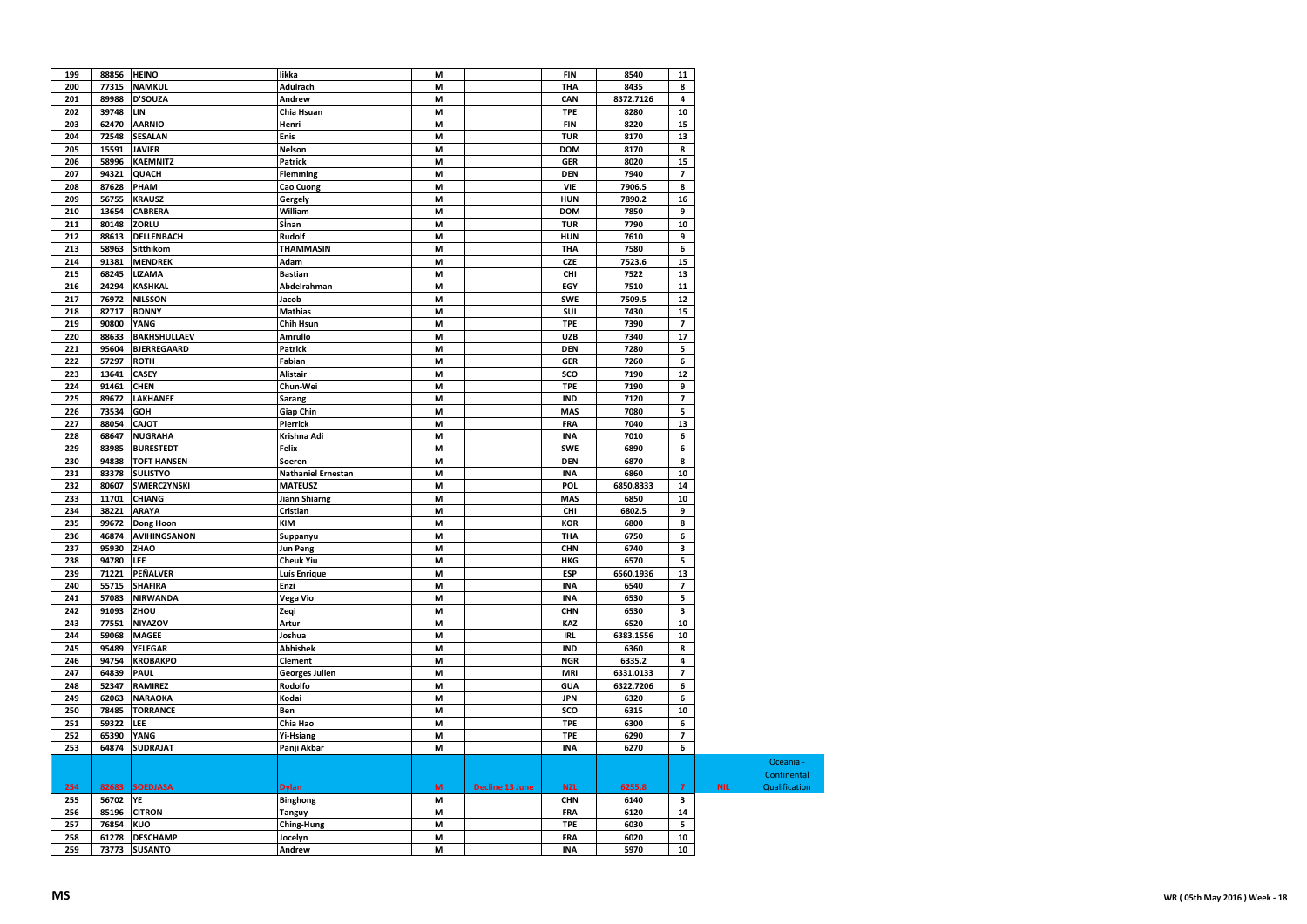| 260 | 95934 | YAMAGUCHI            | Yosei                      | M | JPN        | 5960      | 4              |
|-----|-------|----------------------|----------------------------|---|------------|-----------|----------------|
| 261 | 61628 | <b>POPOV</b>         | <b>Toma Junior</b>         | M | FRA        | 5952.2333 | 9              |
| 262 | 85790 | YANG                 | Chih Chieh                 | M | <b>TPE</b> | 5950      | $\overline{7}$ |
| 263 | 93386 | <b>SPENCER-SMITH</b> | Michael                    | M | <b>ENG</b> | 5880      | 19             |
| 264 | 44496 | ABAH                 | Enejoh                     | M | <b>NGR</b> | 5843.7241 | 5              |
| 265 | 75005 | <b>THAKUR</b>        | Siddharath                 | M | <b>IND</b> | 5720      | 6              |
| 266 | 26459 | <b>BONKOWSKY</b>     | <b>Nicholas</b>            | M | TRI        | 5680      | 10             |
| 267 | 55838 | <b>ROSSI</b>         | Remi                       | M | PYF        | 5600      | 2              |
| 268 | 61065 | <b>REYHALDI</b>      | Moch. Revindra             | M | <b>INA</b> | 5580      | 8              |
| 269 | 57762 | <b>SUN</b>           | Feixiang                   | M | CHN        | 5540      | 3              |
| 270 | 70388 | <b>NARONGRIT</b>     | Mek                        | M | THA        | 5500      | 8              |
| 271 | 98589 | <b>RUSEV</b>         | Ivan                       | M | <b>BUL</b> | 5376.55   | 9              |
| 272 | 99187 | <b>BELARBI</b>       | <b>Mohamed Abderrahime</b> | M | <b>ALG</b> | 5364.0083 | 12             |
| 273 | 62187 | <b>THOMI AZIZAN</b>  | Mahbub                     | M | <b>INA</b> | 5320      | 5              |
| 274 | 58670 | <b>AGGARWAL</b>      | Harshit                    | M | <b>IND</b> | 5300      | 6              |
| 275 | 61819 | <b>B.R.</b>          | Sankeerth                  | M | CAN        | 5300      | 4              |
| 276 | 70730 | <b>ONODERA</b>       | Yusuke                     | М | <b>JPN</b> | 5300      | 2              |
| 277 | 66071 | LUBAH                | Aatish                     | M | <b>MRI</b> | 5229.192  | 6              |
| 278 | 80259 | ABDELHAKIM           | Abdelrahman                | M | EGY        | 5190      | 6              |
| 279 | 68589 | FAN                  | Daniel                     | M | <b>AUS</b> | 5120      | 4              |
| 280 | 94306 | R.                   | Satheishtharan             | M | MAS        | 5110      | 7              |
| 281 | 63977 | <b>FONT</b>          | Daniel                     | M | <b>WAL</b> | 5000      | $\overline{7}$ |
| 282 | 85074 | Al                   | Wei Jian                   | M | <b>MAS</b> | 4980      | 10             |
| 283 | 93052 | WU                   | Xin                        | M | CHN        | 4930      | 3              |
| 284 | 78198 | OPTI                 | Soren                      | M | <b>SUR</b> | 4920      | 6              |
| 285 | 57478 | WU ZHENG             | Jhonatan                   | M | <b>VEN</b> | 4810      | 6              |
| 286 | 77427 | LU                   | Guangzu                    | M | CHN        | 4770      | 2              |
| 287 | 91094 | <b>COUTURE</b>       | Luke                       | M | CAN        | 4737.1429 | $\overline{z}$ |
| 288 | 16714 | НA                   | <b>Young Woong</b>         | M | <b>KOR</b> | 4730      | 2              |
| 289 | 27744 | WADENKA              | <b>Tobias</b>              | M | <b>GER</b> | 4660      | 11             |
| 290 | 95425 | <b>ALSHANNIK</b>     | <b>Bahaedeen Ahmad</b>     | M | <b>JOR</b> | 4660      | 4              |
| 291 | 80036 | <b>OJAAAR</b>        | Daniel                     | M | SWE        | 4610      | 13             |
| 292 | 23996 | <b>HEYMARD</b>       | <b>HUMBLERS</b>            | M | <b>GUA</b> | 4550      | 3              |
| 293 | 63846 | <b>MEDEL</b>         | <b>Youcef Sabri</b>        | M | <b>ALG</b> | 4530.3238 | 7              |
| 294 | 98222 | <b>KIRCHMAYR</b>     | Christian                  | M | <b>SUI</b> | 4523.2594 | 11             |
| 295 | 58628 | <b>MANOTA</b>        | Abhinav                    | M | <b>NZL</b> | 4520      | 5              |
| 296 | 44932 | ZEVL                 | Lukas                      | M | <b>CZE</b> | 4510      | 8              |
| 297 | 80787 | LAM                  | Timothy                    | M | <b>USA</b> | 4492.2    | 7              |
| 298 | 83597 | <b>ATILANO</b>       | Bernardo                   | M | POR        | 4470      | 10             |
| 299 | 99772 | K.                   | Ajay Kumar                 | M | <b>IND</b> | 4470      | 4              |
| 299 | 51310 | <b>SRIDHAR</b>       | Anup                       | M | <b>IND</b> | 4470      | 4              |
| 301 | 97174 | <b>WATANABE</b>      | Koki                       | M | <b>JPN</b> | 4460      | 4              |
| 301 | 82173 | <b>SANCHEZ LAMA</b>  | <b>Jesus Manuel</b>        | M | <b>VEN</b> | 4460      | 4              |
| 303 | 51306 | <b>CHAN</b>          | Yan Kit                    | M | <b>HKG</b> | 4440      | 6              |
| 304 | 71071 | <b>HUANG</b>         | Yu-Yu                      | M | <b>TPE</b> | 4420      | 3              |
| 305 | 51968 | <b>BULUS</b>         | Jinkan Ifraimu             | M | <b>NGR</b> | 4400      | 2              |
| 305 | 52056 | <b>SEN</b>           | Murat                      | M | <b>TUR</b> | 4400      | 2              |
| 307 | 14553 | YUNUS                | Alamsyah                   | M | <b>INA</b> | 4350      | 3              |
| 308 | 91204 | <b>REN</b>           | Pengbo                     | M | CHN        | 4250      | 3              |
| 309 | 60652 | PERSSON              | Jonathan                   | M | <b>GER</b> | 4240      | $\overline{7}$ |
| 310 | 39443 | <b>BJELAN</b>        | Igor                       | M | SRB        | 4180      | 8              |
| 311 | 93027 | ADAMSON              | Darren                     | M | <b>ENG</b> | 4140      | 9              |
| 312 | 82280 | LEONOV               | Kyrylo                     | M | <b>UKR</b> | 4093.2571 | 8              |
| 313 | 64512 | <b>KORHONEN</b>      | Joonas                     | M | <b>FIN</b> | 4020      | 12             |
| 314 | 80608 | <b>TAMANG</b>        | Ratnajit                   | M | <b>NEP</b> | 4000      | 6              |
| 315 | 92689 | <b>MANN</b>          | Robert                     | M | LUX        | 3960      | 19             |
| 316 | 86710 | <b>NGUELA</b>        | Carl                       | M | <b>NCL</b> | 3950      | 3              |
| 317 | 88652 | PHILLIPS             | Maika                      | M | <b>NZL</b> | 3950      | 2              |
| 318 | 62455 | <b>ALEXANDER</b>     | <b>Kaizar Bobby</b>        | M | <b>INA</b> | 3910      | 4              |
| 319 | 82907 | LEE                  | Hong Je                    | M | <b>KOR</b> | 3900      | 4              |
| 320 | 58640 | <b>VICKY ANGGA</b>   | Saputra                    | M | <b>INA</b> | 3890      | 5              |
| 321 | 74445 | PO CHENG             | Kuo                        | M | <b>TPE</b> | 3860      | 5              |
| 322 | 97959 | LIU                  | Haichao                    | M | CHN        | 3860      | 2              |
| 323 | 80176 | <b>FARIMAN</b>       | Michael                    | M | <b>AUS</b> | 3811.8857 | 6              |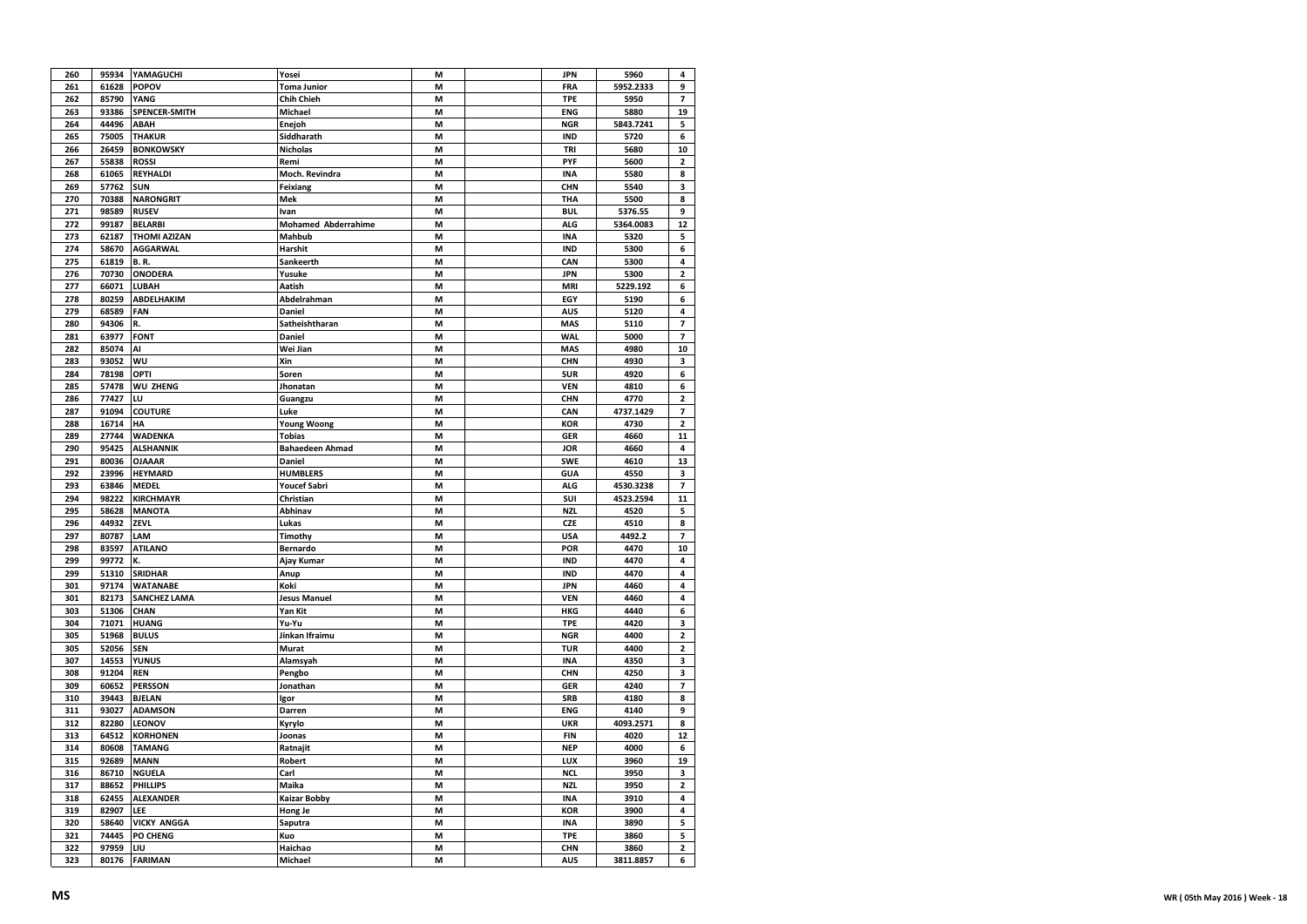| 324        | 82852          | <b>SAM</b>                    | <b>Daniel</b>          | M      | GHA                      | 3806.0133      | 7                       |
|------------|----------------|-------------------------------|------------------------|--------|--------------------------|----------------|-------------------------|
| 325        | 13362          | <b>SAVATUGIN</b>              | Oleg                   | M      | <b>UZB</b>               | 3790           | 7                       |
| 326        | 81643          | <b>CHITTABOINA</b>            | <b>Rahul Yadav</b>     | M      | <b>IND</b>               | 3780           | 3                       |
| 327        | 92796          | CHEAM                         | June Wei               | M      | <b>MAS</b>               | 3720           | 4                       |
| 328        | 85443          | <b>BARTUSIS</b>               | <b>Povilas</b>         | M      | LTU                      | 3705           | 10                      |
| 329        | 58900          | <b>TAN</b>                    | <b>Kah Kok</b>         | M      | <b>MAS</b>               | 3680           | 4                       |
| 330        | 95132          | <b>TAN</b>                    | Vi Hen                 | М      | <b>MAS</b>               | 3670           | 5                       |
| 331        | 64194          | <b>BAAH</b>                   | <b>Michael Opoku</b>   | M      | <b>GHA</b>               | 3640           | 3                       |
| 332        | 83881          | <b>VERVAEKE</b>               | Nathan                 | M      | <b>BEL</b>               | 3635.45        | 11                      |
| 333        | 85008          | <b>LEON</b>                   | Ivan                   | M      | CHI                      | 3620           | 6                       |
| 334        | 95952          | YEOH                          | Seng Zoe               | М      | <b>MAS</b>               | 3600           | 5                       |
| 335        | 89199          | LEUNG                         | <b>Simon Wing Hang</b> | М      | <b>AUS</b>               | 3600           | 3                       |
| 336        | 15063          | <b>BASS</b>                   | Alexander              | M      | <b>ISR</b>               | 3580           | 9                       |
| 337        | 66597          | <b>DISCHER</b>                | Philip                 | M      | <b>GER</b>               | 3580           | 8                       |
| 338        | 99888          | <b>WOON</b>                   |                        | M      | <b>MAS</b>               | 3580           | 6                       |
|            |                |                               | <b>Kok Hong</b>        |        |                          |                |                         |
| 339        | 56762          | <b>BELLUCCI</b>               | <b>Matteo</b>          | M      | <b>ITA</b>               | 3572.4333      | 8                       |
| 340        | 54555          | <b>CUBA</b>                   | Mario                  | М      | PER                      | 3570           | 4                       |
| 341        | 87610          | <b>ALCALA</b>                 | <b>Mark Shelley</b>    | M      | PHI                      | 3510           | 3                       |
| 342        | 66694          | LALE                          | Emre                   | М      | <b>TUR</b>               | 3481.3         | 4                       |
| 343        | 77729          | PERDANA                       | Redy                   | М      | <b>INA</b>               | 3480           | 5                       |
| 344        | 66577          | TAY                           | Jimmy, Yu Lun          | M      | <b>MAS</b>               | 3450           | 7                       |
| 345        | 94176          | Andriy                        | ZINUKHOV               | M      | <b>UKR</b>               | 3440           | 6                       |
| 346        | 82961          | <b>TAGLE</b>                  | Niccolo                | M      | <b>NZL</b>               | 3439.5         | 6                       |
| 347        | 77223          | <b>TAWANA</b>                 | Gaone                  | М      | <b>BOT</b>               | 3423.3333      | 5                       |
| 348        | 54660          | <b>NGUYEN</b>                 | <b>Hoang Nam</b>       | M      | VIE                      | 3400           | 3                       |
| 349        | 14078          | <b>SMITH</b>                  | Andrew                 | M      | <b>ENG</b>               | 3390           | 3                       |
| 350        | 48766          | <b>DE VRIES</b>               | Vincent                | M      | <b>NED</b>               | 3360           | 4                       |
| 351        | 73950          | <b>MD TAH</b>                 | <b>Muhammad Ziyad</b>  | М      | <b>MAS</b>               | 3340           | $\overline{\mathbf{4}}$ |
| 352        | 90265          | <b>EBAYO</b>                  | Herbert                | М      | UGA                      | 3300           | 4                       |
| 353        | 90111          | <b>MIDHA</b>                  | Rohan                  | М      | <b>ENG</b>               | 3290           | 7                       |
| 354        | 67174          | <b>HILBINK</b>                | Jordy                  | M      | <b>NED</b>               | 3270           | 7                       |
| 355        | 54467          | <b>KONOV</b>                  | Vitaly                 | М      | <b>UKR</b>               | 3250           | 3                       |
| 356        | 87512          | <b>KONGAS</b>                 | Mika                   | М      | <b>FIN</b>               | 3240           | 8                       |
| 357        | 78813          | <b>DINESEN</b>                | Kasper                 | M      | <b>DEN</b>               | 3230           | 3                       |
| 358        | 90603          | <b>GUDA</b>                   | Daniel                 | М      | <b>AUS</b>               | 3197.1401      | 4                       |
| 359        | 98949          | Alrie Guna                    | <b>DHARMA</b>          | М      | <b>INA</b>               | 3190           | 2                       |
| 360        | 53663          | <b>GRACHEV</b>                | Denis                  | M      | <b>RUS</b>               | 3180.4         | $\overline{\mathbf{4}}$ |
| 361        | 61916          | <b>GNEDT</b>                  | Wolfgang               | М      | <b>AUT</b>               | 3180           | 8                       |
| 362        | 58807          | <b>AALESTRUP</b>              | Frederik               | M      | <b>DEN</b>               | 3160           | 6                       |
| 363        | 71739          | <b>RIFAN FAUZIN</b>           | Ivanudin               | M      | <b>INA</b>               | 3160           | 4                       |
| 364        | 84342          | <b>KULMATOV</b>               | Khaitmurat             | М      | KAZ                      | 3140           | 5                       |
| 365        | 70094          | <b>HUNG</b>                   | Jin-Yi                 | М      | TPE                      | 3140           | 4                       |
| 366        | 66806          | SAMAYOA                       | <b>Brandon</b>         | M      | <b>GUA</b>               | 3120           | 4                       |
|            |                |                               |                        |        |                          |                |                         |
| 367<br>368 | 90459<br>61889 | CASTELLANOS<br><b>VASHIST</b> | Ruben                  | М<br>M | <b>GUA</b><br><b>IND</b> | 3110.9<br>3100 | 4<br>3                  |
|            |                |                               | Neeraj                 |        |                          |                | $\overline{4}$          |
| 369        | 99488          | SETYALDI PUTRA                | Wibowo                 | M      | <b>INA</b>               | 3080           |                         |
| 370        | 53547          | HUANSURIYA                    | Tawan                  | М      | THA                      | 3060           | 6                       |
| 371        | 76031          | MIKKELSEN                     | <b>Mikkel</b>          | М      | <b>DEN</b>               | 3050           | 4                       |
| 372        | 42705          | ULLDAHL                       | Gabriel                | M      | <b>SWE</b>               | 3050           | $\mathbf{2}$            |
| 373        | 67922          | <b>DUNN</b>                   | Alexander              | М      | sco                      | 3035.5667      | 8                       |
| 374        | 97703          | ΝG                            | Zin Rei Ryan           | M      | SIN                      | 3016           | 5                       |
| 375        | 76457          | YEOH                          | Kay Ee                 | M      | <b>MAS</b>               | 2960           | 8                       |
| 376        | 45666          | <b>SENONO</b>                 | <b>Davies</b>          | М      | <b>UGA</b>               | 2955           | 4                       |
| 377        | 94267          | <b>SUN</b>                    | Jonathan               | M      | <b>AUS</b>               | 2940           | 3                       |
| 378        | 91469          | <b>MINI</b>                   | <b>Diego</b>           | M      | PER                      | 2925.8         | 5                       |
| 379        | 72542          | <b>CHEN</b>                   | Cham                   | M      | <b>AUS</b>               | 2900           | 9                       |
| 380        | 30163          | TAM                           | Chun Hei               | M      | HKG                      | 2900           | 6                       |
| 381        | 94697          | <b>BABALOLA</b>               | Gideon                 | M      | <b>NGR</b>               | 2890           | 3                       |
| 382        | 97114          | LAI                           | Yu-Hua                 | M      | <b>TPE</b>               | 2880           | 3                       |
| 383        | 41087          | <b>BANSAL</b>                 | Oscar                  | М      | <b>IND</b>               | 2860           | 4                       |
| 384        | 68139          | <b>VERMA</b>                  | Siril                  | М      | <b>IND</b>               | 2860           | 2                       |
| 385        | 91090          | <b>CHEN</b>                   | Tang Jie               | M      | <b>MAS</b>               | 2840           | 3                       |
| 386        | 58826          | MUDUKASAN                     | Lishwan                | M      | <b>MAS</b>               | 2830           | 6                       |
| 387        | 72555          | <b>RAJARAJAN</b>              | Karan Rajan            | M      | <b>IND</b>               | 2800           | 8                       |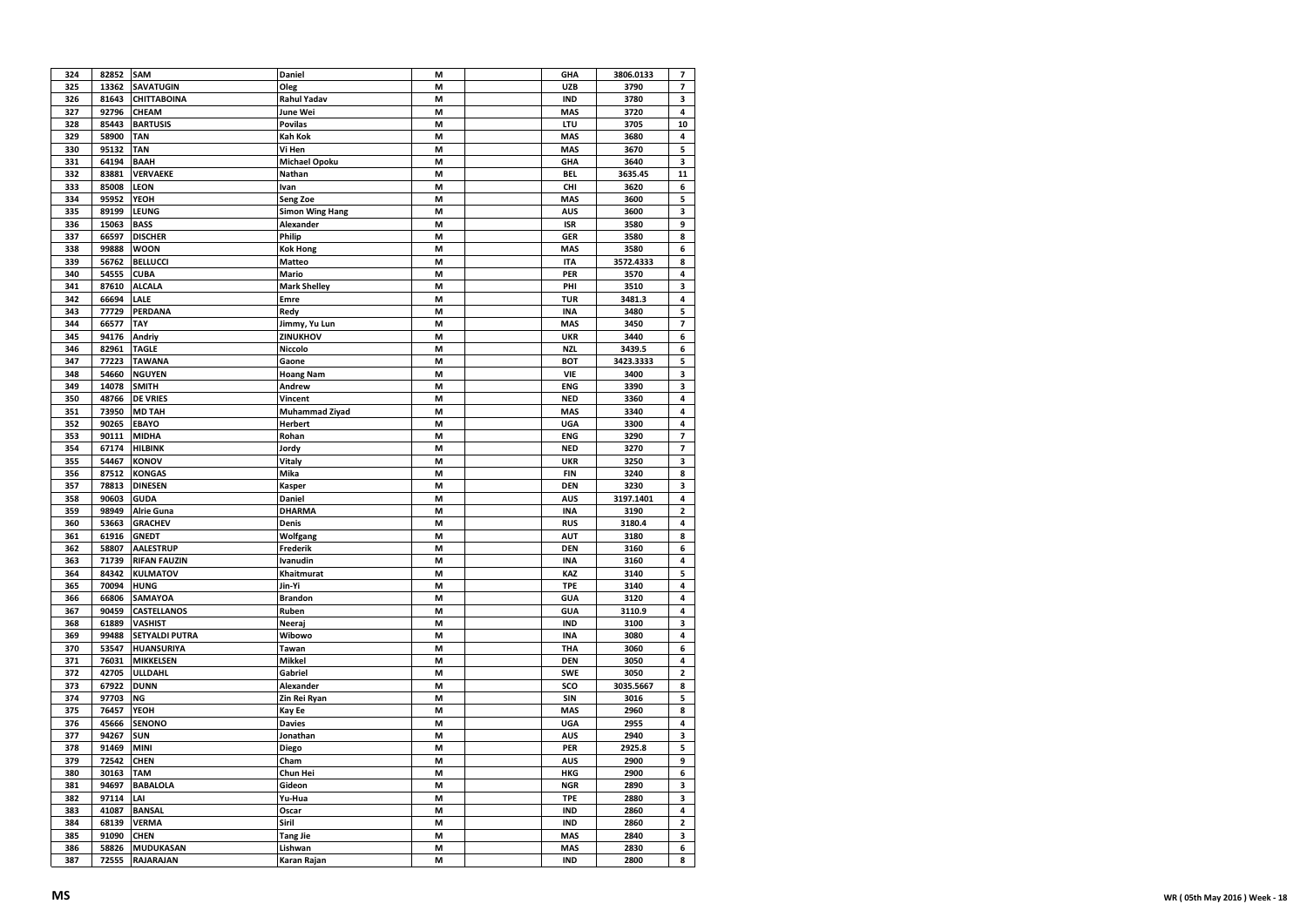| 388 | 67356 | <b>SILVA</b>           | Lucas Constant da      | M | <b>BRA</b> | 2800         | 3                       |
|-----|-------|------------------------|------------------------|---|------------|--------------|-------------------------|
| 388 | 8601  | <b>SINGH</b>           | Abhimanyu              | M | <b>IND</b> | 2800         | 3                       |
| 390 | 61666 | CHIU                   | Timothy                | M | CAN        | 2780         | 7                       |
| 391 | 63081 | <b>KURT</b>            | <b>Muhammed Ali</b>    | M | <b>TUR</b> | 2780         | 3                       |
| 392 | 85956 | <b>MAULANA</b>         | Panji Ahmad            | M | <b>INA</b> | 2770         | 3                       |
| 393 | 71405 | <b>JAAFAR</b>          | <b>Ikmal Hussain</b>   | M | <b>MAS</b> | 2760         | 7                       |
| 394 | 85277 | <b>MEDEL</b>           | Alonso                 | M | CHI        | 2760         | 3                       |
| 395 | 53949 | <b>BENZ</b>            | Daniel                 | M | <b>GER</b> | 2740         | 6                       |
| 396 | 88192 | <b>TANG</b>            | <b>Zhenning</b>        | M | CHN        | 2720         | $\mathbf{1}$            |
| 397 | 59587 | <b>PERSSON</b>         | Nikolaj                | M | <b>GER</b> | 2670         | 4                       |
| 398 | 86315 | <b>RAMADHANI</b>       | Muhammad Zulkifli      | M | <b>INA</b> | 2650         | 3                       |
| 399 | 66036 | <b>BERNAIX</b>         | Quentin                | M | PYF        | 2642.9       | 5                       |
| 400 | 65723 | <b>VLAAR</b>           | Alex                   | M | <b>BUL</b> | 2640         | 10                      |
| 401 | 17922 | <b>MIHIGO</b>          | Daniel                 | M | <b>UGA</b> |              | 4                       |
| 402 | 58073 | <b>TANG</b>            |                        | M | <b>AUS</b> | 2635<br>2630 | 3                       |
|     |       |                        | Huaidong               |   |            |              |                         |
| 402 | 54909 | HU HE                  | Maoni                  | M | <b>NZL</b> | 2630         | 3                       |
| 404 | 94309 | <b>MISFAHUL MUNEER</b> | <b>Eizlan Shah</b>     | M | <b>MAS</b> | 2600         | 6                       |
| 405 | 93167 | <b>CHEW</b>            | Ryan                   | М | <b>USA</b> | 2600         | 4                       |
| 406 | 61739 | <b>RAHMAT</b>          | Ridzwan                | М | MAS        | 2580         | 4                       |
| 407 | 53615 | YU                     | Jaspar Woon Chai       | М | <b>BRU</b> | 2550         | 8                       |
| 408 | 77646 | <b>TEEUWEN</b>         | Justin                 | М | <b>NED</b> | 2520         | 8                       |
| 409 | 52773 | LEE                    | <b>Cheol Ho</b>        | M | <b>KOR</b> | 2500         | 1                       |
| 410 | 99895 | LAU                    | Edward                 | M | <b>NZL</b> | 2480         | 3                       |
| 411 | 52983 | <b>HSUEH</b>           | Hsuan Yi               | M | <b>TPE</b> | 2460         | 3                       |
| 412 | 78628 | <b>AGUIRRE FAJARDO</b> | Humberto               | M | <b>MEX</b> | 2450         | 3                       |
| 413 | 58328 | <b>BOSNIUK</b>         | <b>DANYLO</b>          | M | <b>UKR</b> | 2440         | $\overline{\mathbf{2}}$ |
| 413 | 78600 | <b>PRASAD</b>          | Venkat Gaurav          | M | <b>IND</b> | 2440         | $\overline{\mathbf{2}}$ |
| 415 | 75803 | <b>TSANG</b>           | Qi Cong, Scott         | M | MAS        | 2430         | 5                       |
| 416 | 40815 | <b>RUSIN</b>           | Vladimir               | M | <b>RUS</b> | 2410         | 8                       |
| 417 | 77413 | <b>BOONTUN</b>         | Peeranat               | М | THA        | 2400         | 5                       |
| 418 | 76220 | <b>JARASJINDAWONG</b>  | Pollakorn              | М | THA        | 2390         | 3                       |
| 419 | 90973 | KAN                    | Chao Yu                | M | <b>TPE</b> | 2350         | 3                       |
| 420 | 54199 | <b>PUTRO</b>           | Wisnu Haryo            | M | <b>ITA</b> | 2340         | $\overline{\mathbf{c}}$ |
| 421 | 68050 | <b>MAINAKY</b>         | <b>Yehezkiel Fritz</b> | M | <b>INA</b> | 2330         | 6                       |
| 422 | 55505 | <b>ROOVERS</b>         | Alexander              | М | <b>GER</b> | 2330         | 5                       |
| 423 | 90766 | <b>WONG</b>            | <b>Chet Vin</b>        | M | <b>MAS</b> | 2330         | 4                       |
| 423 | 61939 | <b>THORPE</b>          | Dakeil Jonathan        | M | <b>BAR</b> | 2330         | 4                       |
| 425 |       |                        |                        | M | <b>SWE</b> | 2320         | 7                       |
|     | 84881 | <b>KHAN</b>            | Adam                   |   |            |              |                         |
| 426 | 68652 | PENG                   | David                  | М | <b>GER</b> | 2310         | 9                       |
| 427 | 53132 | LEE                    | <b>Hock Lai</b>        | M | <b>USA</b> | 2310         | 3                       |
| 428 | 20531 | WADA                   | Shu                    | М | <b>JPN</b> | 2300         | $\overline{\mathbf{c}}$ |
| 429 | 83269 | <b>HILLIER</b>         | Benjamin               | М | <b>NZL</b> | 2280         | 4                       |
| 430 | 64686 | <b>Surafel</b>         | <b>ҮАКОВ</b>           | М | <b>ETH</b> | 2280         | 3                       |
| 431 | 46574 | PRAKASH                | Aditya                 | M | <b>IND</b> | 2260         | 4                       |
| 432 | 74434 | SAUTEREAU              | Hugo                   | M | PYF        | 2216.5       | 3                       |
| 433 | 78607 | <b>BARRUETO DEZA</b>   | <b>Bruno</b>           | M | PER        | 2205         | 3                       |
| 434 | 54041 | <b>DUMARTHERAY</b>     | Anthony                | M | SUI        | 2200         | 4                       |
| 435 | 59597 | <b>IBRAHIM</b>         | Igor                   | M | <b>BRA</b> | 2200         | 3                       |
| 436 | 81106 | YADAV                  | Ansal                  | M | <b>IND</b> | 2180         | $\overline{2}$          |
| 437 | 98798 | <b>PETROVIC</b>        | Dragoslav              | M | <b>SRB</b> | 2160         | 9                       |
| 438 | 68577 | <b>CORREA MARTINEZ</b> | <b>Ailton Josue</b>    | M | <b>MEX</b> | 2150.1       | 3                       |
| 439 | 91604 | <b>DOSTIE-GUIDON</b>   | <b>Paul-Antoine</b>    | М | CAN        | 2150         | 4                       |
| 440 | 91261 | <b>MISFAHUL</b>        | <b>Shahzan Shah</b>    | M | <b>MAS</b> | 2140         | 5                       |
| 441 | 89584 | <b>PODOSINOVIKS</b>    | <b>Niks</b>            | M | LAT        | 2130         | 7                       |
| 442 | 55024 | <b>MULENGA</b>         | Kalombo                | M | ZAM        | 2130         | 3                       |
| 442 | 64800 | <b>EIPE</b>            | Joshua                 | M | <b>DEN</b> | 2130         | 3                       |
| 444 | 89137 | <b>RHO</b>             | Ye Wook                | M | <b>KOR</b> | 2130         | 1                       |
| 445 | 80805 | <b>POULAKOWSKI</b>     | Maciej                 | М | POL        | 2120         | 5                       |
| 446 | 23876 | <b>HORIUCHI</b>        | Kento                  | М | <b>JPN</b> | 2110         | $\mathbf{1}$            |
| 447 | 65705 | SUBAGJA                | Riyanto                | M | <b>INA</b> | 2100         | 3                       |
| 448 | 72034 | <b>MARIJN</b>          | Put                    | М | <b>BEL</b> | 2090         | 4                       |
| 449 | 70443 | <b>AYUB</b>            | <b>Nur Mohd Azriyn</b> | М | <b>MAS</b> | 2090         | 3                       |
| 450 | 56015 | <b>CORREL</b>          | Peter                  | M | <b>DEN</b> | 2080         | 4                       |
|     | 14749 |                        |                        |   |            |              | $\overline{2}$          |
| 451 |       | <b>GOWET</b>           | Glenn                  | M | <b>NCL</b> | 2070         |                         |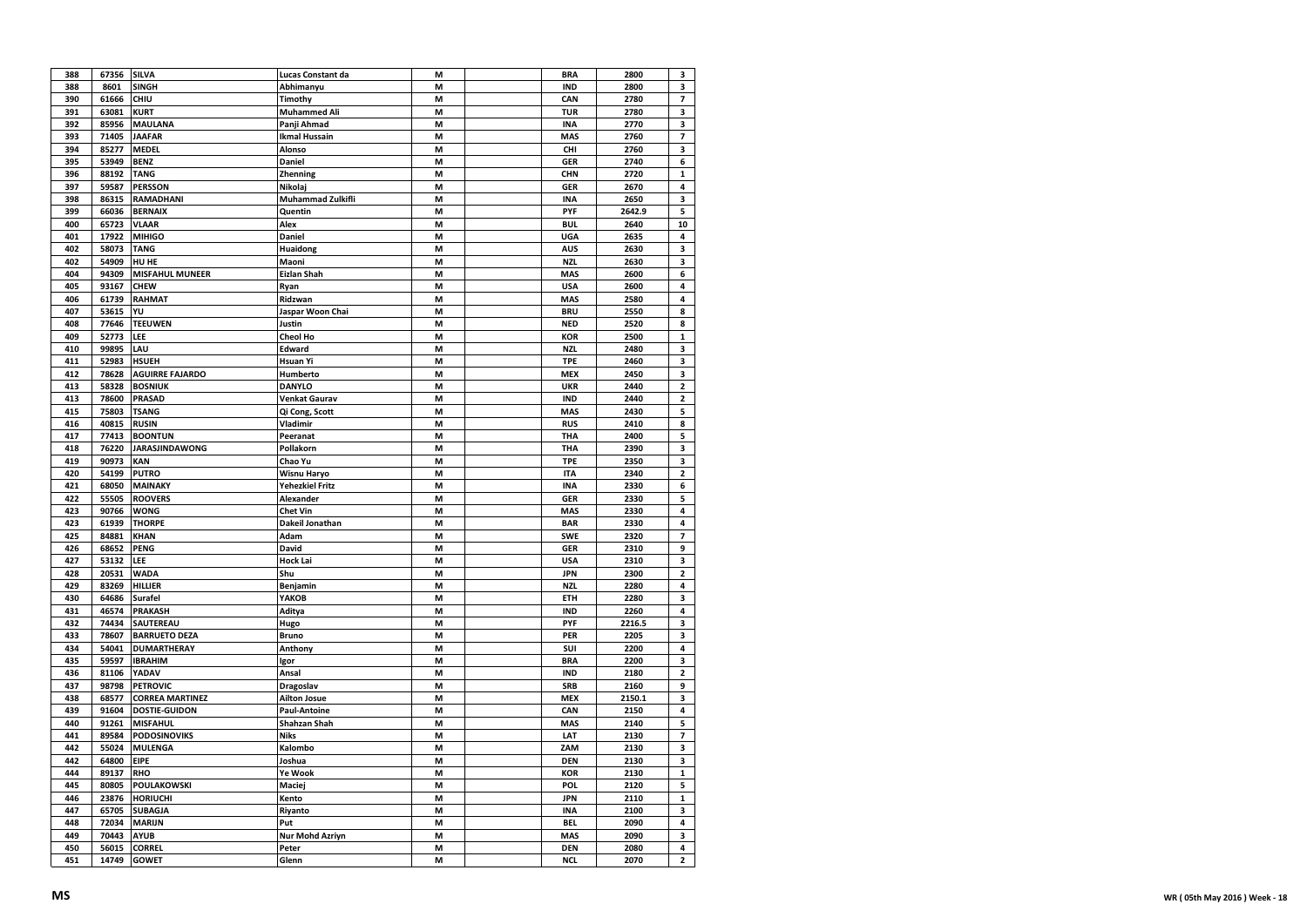| 451 | 14501 | <b>MUNGA</b>          | Victor Odra               | M | <b>KEN</b> | 2070      | $\mathbf{z}$            |
|-----|-------|-----------------------|---------------------------|---|------------|-----------|-------------------------|
| 451 | 54586 | <b>MBOGO</b>          | Patrick Kinyua            | M | <b>KEN</b> | 2070      | $\mathbf 2$             |
| 454 | 86743 | <b>EUDELINE</b>       | Romain                    | M | <b>FRA</b> | 2060      | $\overline{\mathbf{4}}$ |
| 455 | 86716 | <b>SHEKHTMAN</b>      | Alan                      | M | <b>USA</b> | 2050      | 5                       |
| 456 | 98395 | LEMAITRE              | Jeremy                    | M | <b>NCL</b> | 2050      | 3                       |
| 457 | 70442 | <b>NIKOLOV</b>        | Daniel                    | M | <b>BUL</b> | 2040.3333 | 5                       |
| 458 | 54214 | <b>AZAM</b>           | Rizwan                    | M | PAK        | 2040      | 4                       |
| 459 | 83788 | <b>SIDIK</b>          | Yoga                      | M | <b>INA</b> | 2030      | $\mathbf 2$             |
| 460 | 65857 | <b>MULENGA</b>        | Chongo Ezra               | M | ZAM        | 2020      | 3                       |
| 460 | 80203 | <b>KRISTENSEN</b>     | <b>David Kim</b>          | M | <b>DEN</b> | 2020      | 3                       |
| 462 | 60157 | <b>TONG</b>           | Vincent                   | M | <b>NZL</b> | 2010      | 3                       |
| 462 | 94933 | <b>TAN</b>            | <b>Ming Shun</b>          | M | SIN        | 2010      | 3                       |
| 464 | 58631 | <b>KOENIG</b>         | Joel                      | M | SUI        | 2000      | 9                       |
|     | 15084 |                       |                           |   | <b>BUL</b> | 2000      | 5                       |
| 465 |       | <b>MAKARSKI</b>       | <b>Stilian</b>            | M |            |           |                         |
| 466 | 82804 | <b>RAMDHANI</b>       | Narayan                   | M | GUY        | 1980      | 3                       |
| 466 | 78059 | <b>AKBAR</b>          | Kaesar                    | M | <b>INA</b> | 1980      | 3                       |
| 468 | 88298 | <b>BARKMAN</b>        | Kevin                     | М | CAN        | 1940      | 3                       |
| 468 | 99614 | <b>REID</b>           | Dayvon                    | M | JAM        | 1940      | 3                       |
| 470 | 88698 | <b>WANAROON</b>       | Kandis                    | M | THA        | 1920      | 4                       |
| 471 | 83055 | <b>COKE</b>           | Dennis                    | М | <b>JAM</b> | 1905      | 3                       |
| 472 | 91881 | YAW DONKOR            | Emmanuel                  | M | GHA        | 1904.42   | $\overline{7}$          |
| 473 | 74457 | <b>DESLAURIERS</b>    | Shinsai                   | M | FRA        | 1900      | 7                       |
| 474 | 13762 | CORPANCHO             | <b>Andres</b>             | M | PER        | 1880      | $\mathbf 2$             |
| 475 | 70141 | <b>DOLMAN</b>         | Adam                      | M | <b>ENG</b> | 1860      | 5                       |
| 476 | 86526 | <b>VALENTINE</b>      | Kemar                     | M | <b>JAM</b> | 1840      | $\mathbf{2}$            |
| 476 | 60528 | <b>CASTILLO</b>       | Diego                     | M | CHI        | 1840      | $\overline{\mathbf{c}}$ |
| 476 | 79662 | <b>OPEYORI</b>        | Anuoluwapo Juwon          | M | <b>NGR</b> | 1840      | $\mathbf 2$             |
| 476 | 93628 | CHIN                  | Wai Kin                   | M | <b>MAS</b> | 1840      | $\overline{2}$          |
| 476 | 82399 | <b>MASAABA</b>        | <b>Bruno</b>              | М | <b>UGA</b> | 1840      | 2                       |
| 476 | 57809 | <b>ROMANOV</b>        | Maxim                     | M | <b>RUS</b> | 1840      | 2                       |
| 476 | 4252  | <b>TAMRAKAR</b>       | Sajan Krishna             | M | <b>NEP</b> | 1840      | $\mathbf{2}$            |
| 483 | 87933 | <b>JANACEK</b>        | Jaromir                   | M | CZE        | 1830      | 13                      |
| 484 | 73671 | <b>KASIRYE</b>        | <b>Brian</b>              | M | <b>UGA</b> | 1830      | 3                       |
|     |       |                       |                           |   |            |           |                         |
| 484 | 59626 | <b>KURNIAWAN</b>      | Hardianto                 | M | <b>INA</b> | 1830      | 3                       |
| 484 | 58987 | Endale                | <b>TEKLU</b>              | M | ETH        | 1830      | 3                       |
| 484 | 57750 | SAHILU                | <b>Asnake Getachew</b>    | M | ETH        | 1830      | 3                       |
| 488 | 79201 | <b>NAI CHUNG TONG</b> | Mitch, Aubrey             | M | <b>SUR</b> | 1810      | $\overline{\mathbf{4}}$ |
| 489 | 93465 |                       | Krishna Kumar             | M | <b>MAS</b> | 1800      | 5                       |
| 490 | 90130 | <b>HOLM</b>           | <b>Ditlev Jaeger</b>      | M | <b>DEN</b> | 1790      | 3                       |
| 490 | 69570 | <b>DARMOHOETOMO</b>   | Dylan                     | M | <b>SUR</b> | 1790      | 3                       |
| 492 | 56024 | <b>KORENY</b>         | Maximilian                | M | CZE        | 1770      | 5                       |
| 493 | 85224 | <b>CARVALHO</b>       | <b>Bruno</b>              | M | POR        | 1740      | 4                       |
| 494 | 60360 | <b>GABUELO</b>        | <b>Frell Keeyann</b>      | M | PHI        | 1738.4976 | 5                       |
| 495 | 96355 | <b>HAUTALA</b>        | Petri                     | M | <b>FIN</b> | 1730      | 5                       |
| 496 | 59242 | <b>ISLAM</b>          | Saihul                    | M | <b>INA</b> | 1730      | 3                       |
| 497 | 93319 | <b>CORTEZ</b>         | Daniel                    | M | CHI        | 1730      | $\overline{2}$          |
| 497 | 92318 | <b>ALVAREZ</b>        | Patricio                  | M | CHI        | 1730      | 2                       |
| 497 | 69987 | Mario                 | <b>UMANA RUIZ</b>         | М | <b>GUA</b> | 1730      | 2                       |
| 497 | 58686 | <b>SETIAWAN</b>       | Heri                      | M | <b>BRN</b> | 1730      | $\overline{\mathbf{2}}$ |
| 501 | 93574 | <b>DMITRI</b>         | Mbongo                    | M | CGO        | 1725      | 3                       |
| 502 | 56218 | <b>SCILLOUX</b>       | Kyliam                    | M | PYF        | 1717.6    | 4                       |
| 503 | 46930 | <b>SETIA PUTRA</b>    | Senatria Agus             | M | <b>INA</b> | 1710      | 4                       |
| 504 | 53490 | <b>NAYEF</b>          | <b>Mohd Naser Mansour</b> | M | JOR        | 1700      | 3                       |
| 504 | 98189 | PILGRIM               | <b>Bradley</b>            | M | <b>BAR</b> | 1700      | 3                       |
| 506 | 12370 | <b>HASHIM</b>         | <b>Muhammad Hafiz</b>     | M | <b>MAS</b> | 1690      | 3                       |
| 507 | 85309 | <b>KIM</b>            | Young Min                 | M | <b>KOR</b> | 1670      | $\mathbf{1}$            |
|     |       |                       |                           |   |            |           |                         |
| 507 | 90711 | <b>BYUN</b>           | <b>Jung Soo</b>           | M | <b>KOR</b> | 1670      | 1                       |
| 507 | 89895 | <b>KIM</b>            | <b>Seung Min</b>          | M | <b>KOR</b> | 1670      | $\mathbf 1$             |
| 507 | 89061 | <b>CIPUTRA</b>        | Mega                      | M | <b>INA</b> | 1670      | $\mathbf 1$             |
| 507 | 96869 | ZHANG                 | Kevin                     | М | <b>NZL</b> | 1670      | 1                       |
| 507 | 59991 | <b>KIM</b>            | MIn Ki                    | M | <b>KOR</b> | 1670      | $\mathbf 1$             |
| 507 | 67095 | LU                    | Chi Yuan                  | M | <b>TPE</b> | 1670      | $\mathbf{1}$            |
| 507 | 55099 | <b>SCHMIDT</b>        | Lukas                     | M | <b>GER</b> | 1670      | $\mathbf{1}$            |
| 507 | 53856 | <b>HONG</b>           | Ji Hoon                   | M | <b>KOR</b> | 1670      | $\mathbf{1}$            |